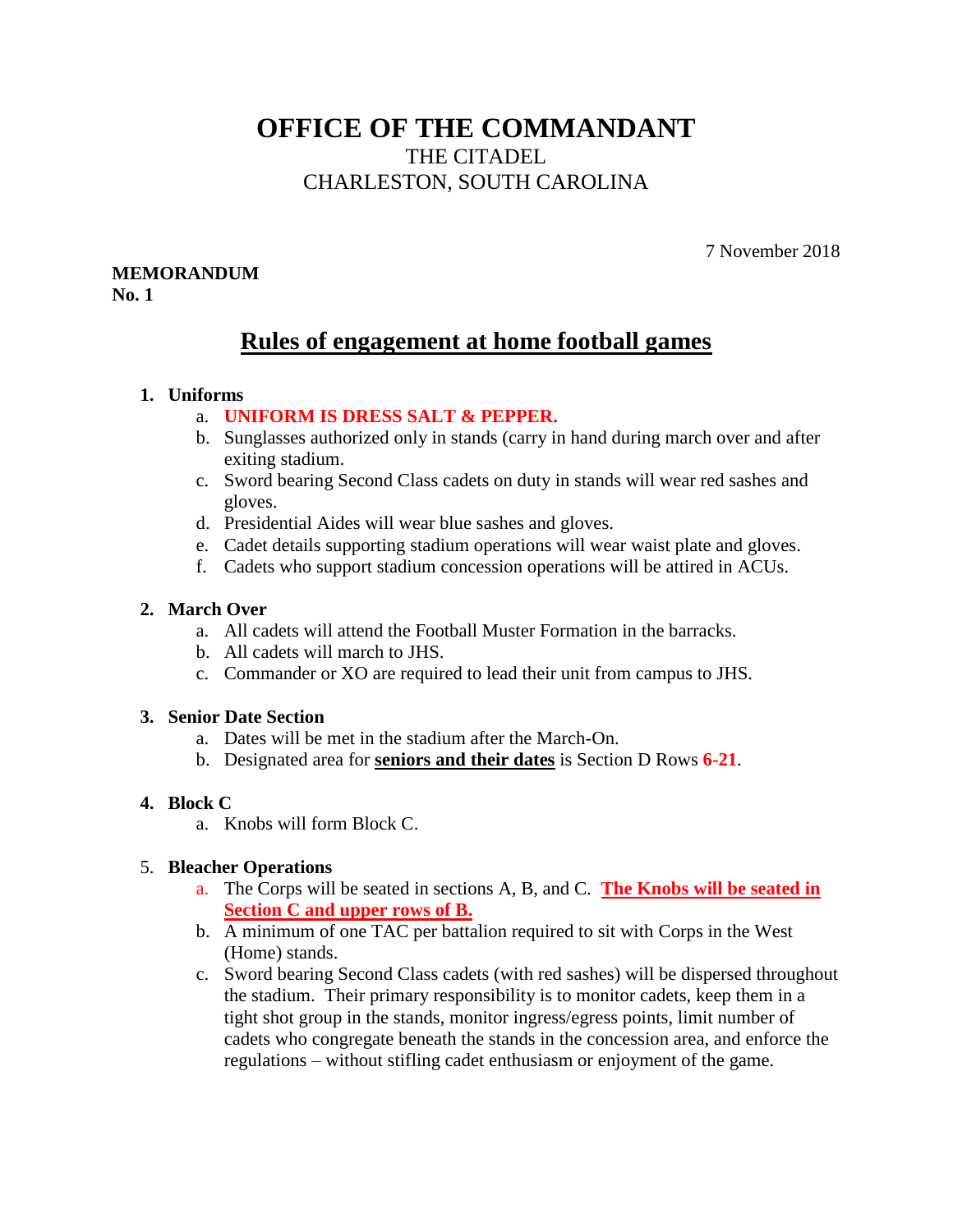## **6. Half-Time**

- a. Seniors and juniors authorized to visit family in the stands with requirement to return to Corps seating **prior** to second half kickoff.
- b. Seniors and juniors authorized to visit family in suites with requirement to return to Corps seating **prior** to second half kickoff.
- c. There should not be any cadets in the Altman Center other than the working cadet detail.

## 7. **Concessions**

- a. Seniors, juniors, and sophomores can use concessions on the West (Home) side throughout the game
- b. Knobs can use concessions at half time but must return to their seats no later than mid-way through the  $3<sup>rd</sup>$  quarter. (may take longer if lines are long)

## **8. Consumption of Beer**

- a. **Only cadets that are 21 years old or older may purchase beer at the concession.**
- b. Cadets **will not** purchase beer in the stands. Cadets may only purchase beer at the concessions and may not bring in beer or any alcoholic beverage from the outside.
- c. Cadets who can purchase beer must first obtain a wristband from ID Kiosk.
- d. Cadets may not purchase or consume more than three (3) beers during the game. Each time a beer is purchased, a tab will be removed from the wristband. There are only three (3) tabs on each wristband.
- e. Cadets will not purchase beer for other cadets whether they are 21 or not.
- f. Cadets **may only** drink their beer in the cadet sections of the stadium or concession area.

## **9. Cadets are NOT authorized to depart the West (Home) stands or stadium until after the conclusion of the game and the alma mater has been played.**

# **10. Cadets are not authorized to be in the tailgate areas during the game – regardless of who "instructs, directs, or orders" them to participate in a tailgate (e.g. alumni).**

# **11. Cadets may not drink anywhere else on campus to include all tailgates.**

#### **12. Estimated Number of Cadets in Stands:**

- a. Corps Strength: 2423 (as of 7 Nov)
- b. Special Orders/Leave: Approx. 100
- c. Football Team/Cadet Support for Stadium Operations: Approx. 300
- d. Estimated number of cadets in stands: Approx. 1972